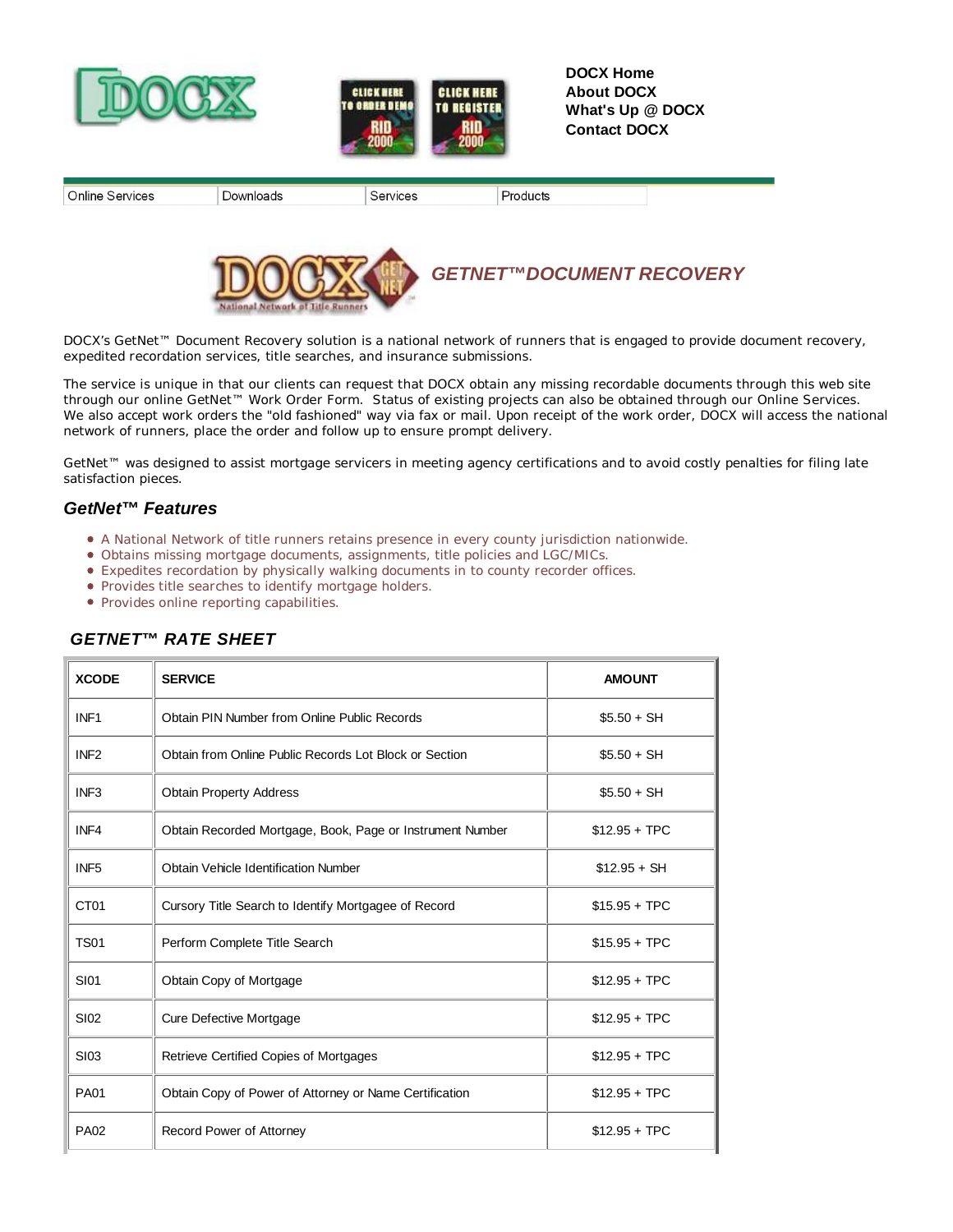| <b>PA03</b>      | Obtain Clerk Certified Copy of Power of Attorney                    | $$12.95 + TPC$ |
|------------------|---------------------------------------------------------------------|----------------|
| IC <sub>01</sub> | Obtain Copy of Installment Contract from VA                         | $$15.95 + SH$  |
| <b>SA01</b>      | Obtain Copy of Subordination Agreement                              | $$15.95 + TPC$ |
| <b>MA02</b>      | Obtain Copy of Modification                                         | $$15.95 + TPC$ |
| <b>MI01</b>      | Obtain Copy of MIC                                                  | $$12.95 + SH$  |
| MI02             | <b>Correct MIC</b>                                                  | $$12.95 + SH$  |
| LG01             | Obtain Copy of LGC                                                  | $$12.95 + SH$  |
| LG02             | Correct LGC                                                         | $$12.95 + SH$  |
| TP <sub>01</sub> | Obtain Copy of Title Policy Within 7 years (based on calender year) | $$19.95 + TPC$ |
| TP <sub>02</sub> | <b>Correct Existing Title Policy</b>                                | $$19.95 + TPC$ |
| TP03             | Obtain Copy of Title Policy over 7 years (based on calendar year)   | $$29.95 + TPC$ |
| TP <sub>04</sub> | Obtain Quotes to Write and Order New Lenders Title Policy           | $$29.95 + TPC$ |
| <b>TP05</b>      | Obtain Abstract from Title Company (State of Iowa)                  | $$15.95 + TPC$ |
| TE02             | Correct Title Policy Endorsement                                    | $$15.95 + TPC$ |
| LN <sub>02</sub> | Create Lost Note Affidavit                                          | $$12.95 + SH$  |
| <b>NA01</b>      | Create Note Allonge                                                 | $$12.95 + SH$  |
| NC <sub>01</sub> | Name Affidavit                                                      | $$12.95 + SH$  |
| <b>IA01</b>      | Obtain Copy of Assignment                                           | $$15.95 + TPC$ |
| <b>IA02</b>      | Retrieve Certified Copies of Assignments                            | $$15.95 + TPC$ |
| IA03             | <b>Create Missing Intervening Assignment</b>                        | $$35.00 + TPC$ |
| IA04             | <b>Record Prepared Assignments</b>                                  | $$12.95 + TPC$ |
| IA05             | <b>Cure Defective Assignment</b>                                    | $$12.95 + TPC$ |
| <b>IS01</b>      | FHA and VA Mortgage Insurance Submission                            | $$95.00 + TPC$ |
| UC01             | Retrieving a UCC Package                                            | $$15.95 + TPC$ |
| CF01             | Recreate Entire Collateral File                                     | $$95.00 + TPC$ |
| ER01             | Expedited Recordation: Hand Carry Recordable Documents              | $$25.00 + TPC$ |

## **Contact DOCX for volume discounts on orders of 200 items or more.**

**TPC =** Third Party Costs include Title Runner, County Jurisdictional, courier and postage costs.

**SH =** Shipping costs.

*The DOCX Service Fee will be invoiced upon receipt of the work order.*